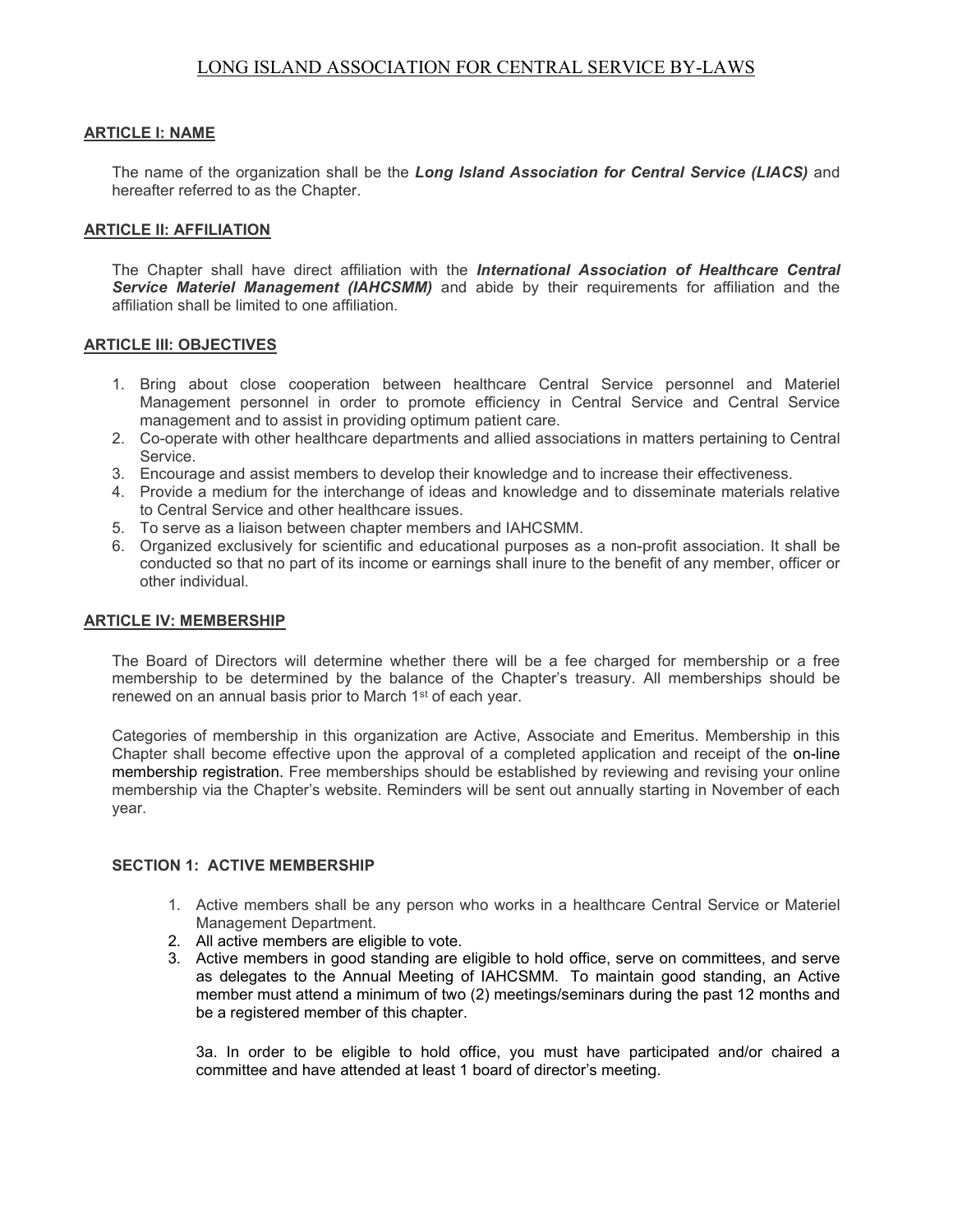## **SECTION 2: ASSOCIATE MEMBERSHIP**

- 1. Associate members shall be those who work in allied fields, including but not limited to vendors and consultants.
- 2. Associate members are eligible to vote.
- 3. Associate members in good standing are eligible to serve on committees and the Board of Directors, as an ex-officio. To maintain good standing, an Associate member must be a registered member of this Chapter. Attendance at one (1) or more meeting/educational seminars is required.

3a. In order to be eligible to hold office, you must have participated and/or chaired a committee and have attended at least 1 board of directors meeting.

- 4. Associate members shall refrain from unrequested solicitations (if applicable).
- 5. Associate members shall respect requests to leave during meetings.

## **SECTION 3: AFFILIATE MEMBERSHIP**

- 1. Affiliate members fall into one of the following categories:
	- Any person working in a hospital department outside of Central Service and Materiel Management.
	- Any person who worked in Central Service or Materiel Management Department but is currently unemployed or retired.
	- Any person who worked in allied fields, including but not limited to vendors and Consultants, but is currently unemployed.
- 2. Affiliate members are eligible to vote and serve on committees.
- 3. Affiliate members may serve on the Board of Directors if they have served on the LIACS Board of Directors in the past and are a member in good standing.

### **SECTION 4: EMERITUS MEMBERSHIP**

- 1. Emeritus membership may be conferred by the Association upon individuals who have been members in good standing for a minimum of 5 years and have rendered outstanding service to the Association.
- 2. Emeritus membership shall be awarded by the unanimous approval by the Board of Directors of the Association.
- 3. Fees and dues for Emeritus members may be waived by the Board of Directors.
- 4. Emeritus members are eligible to vote and serve on committees, as long as, the member has attended at least one educational or social event during the calendar year and is a member in good standing.
- 5. Emeritus members may serve on the Board of Directors if they served on the LIACS Board of Directors in the past, as long as the member has attended at least one educational or social event during the calendar year.

### **SECTION 4: TERMINATION**

After an appropriate hearing, a member may be terminated by a vote of the members for noncompliance with any pertinent provisions of the by-laws or regulations of the Chapter or for violation of these by-laws and any rules and regulation promulgated pursuant thereto.

#### **SECTION 5: DUES**

Membership on-line renewals are required during January. Renewals after January will be accepted, but special discounts on seminars, etc. will be decided by the BOD's. Voting, holding office and serving on committees will be allowed.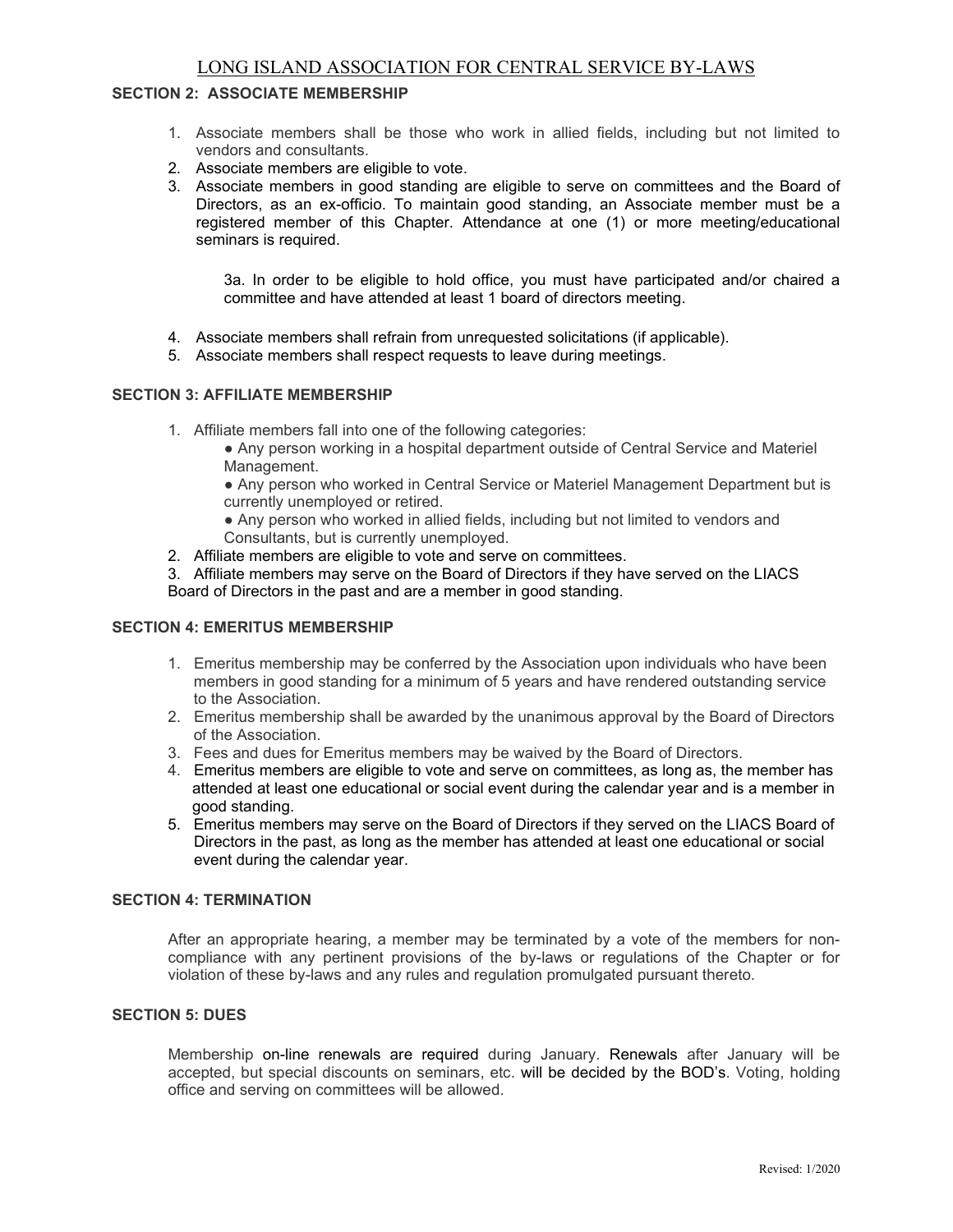### **ARTICLE V: MEETINGS**

Meetings shall be held as deemed necessary by the Board of Directors. The Chapter Secretary shall send out minutes of the meetings and the date and location of the forthcoming meeting.

#### **SECTION 1: NUMBER OF MEETINGS**

1. The Chapter shall conduct a minimum of six (6) meetings and seminars per year. 2. In addition, the Board of Directors shall meet at least five (5) times per year, or as deemed necessary. A synopsis of pertinent information from these meetings shall be presented at the next general chapter meeting.

#### **SECTION 2: ANNUAL MEETING**

- 1. An Annual Meeting for the purpose of transacting business shall be held each year during January.
- 2. This meeting will be devoted to the review, revision or amending of the By- Laws, solicitations of nominations for upcoming elections, committee reports and general business.
- 3. If it is necessary to hold the annual meeting in a month other than January, prior notice will be given

#### **SECTION 3: QUORUM**

A quorum shall be had when no less than 10 members of Active and/or Associate status are present at a duly scheduled meeting.

### **ARTICLE VI: OFFICERS**

### **SECTION 1: ELIGIBILITY**

Each elected officer of the Chapter shall be an Active or Associate member (as appropriate) of the Chapter in good standing and a member of IAHCSMM (see Section l, Active Membership, 3a).

# **SECTION 2: OFFICERS**

- 1. The officers include: President, President-Elect, Past President, Secretary, Treasurer, Director and two (2) Director (Ex-Officio) that are Associate member positions.
- 2. Each officer shall serve a one-year term, except for the President Elect, President, Past President, Secretary and Treasurer who each serve for two (2) years. One of the Ex-Officio Directors shall be a two-year term also.
- 3. The Secretary and the Treasurer shall not stand for election in the same year, but shall alternate election years. The outgoing two-year Ex-Officio may take the one-year Ex-Officio position, if they desire.
- 4. These Officers shall form the "Board of Directors".

#### **SECTION 3: ELECTIONS**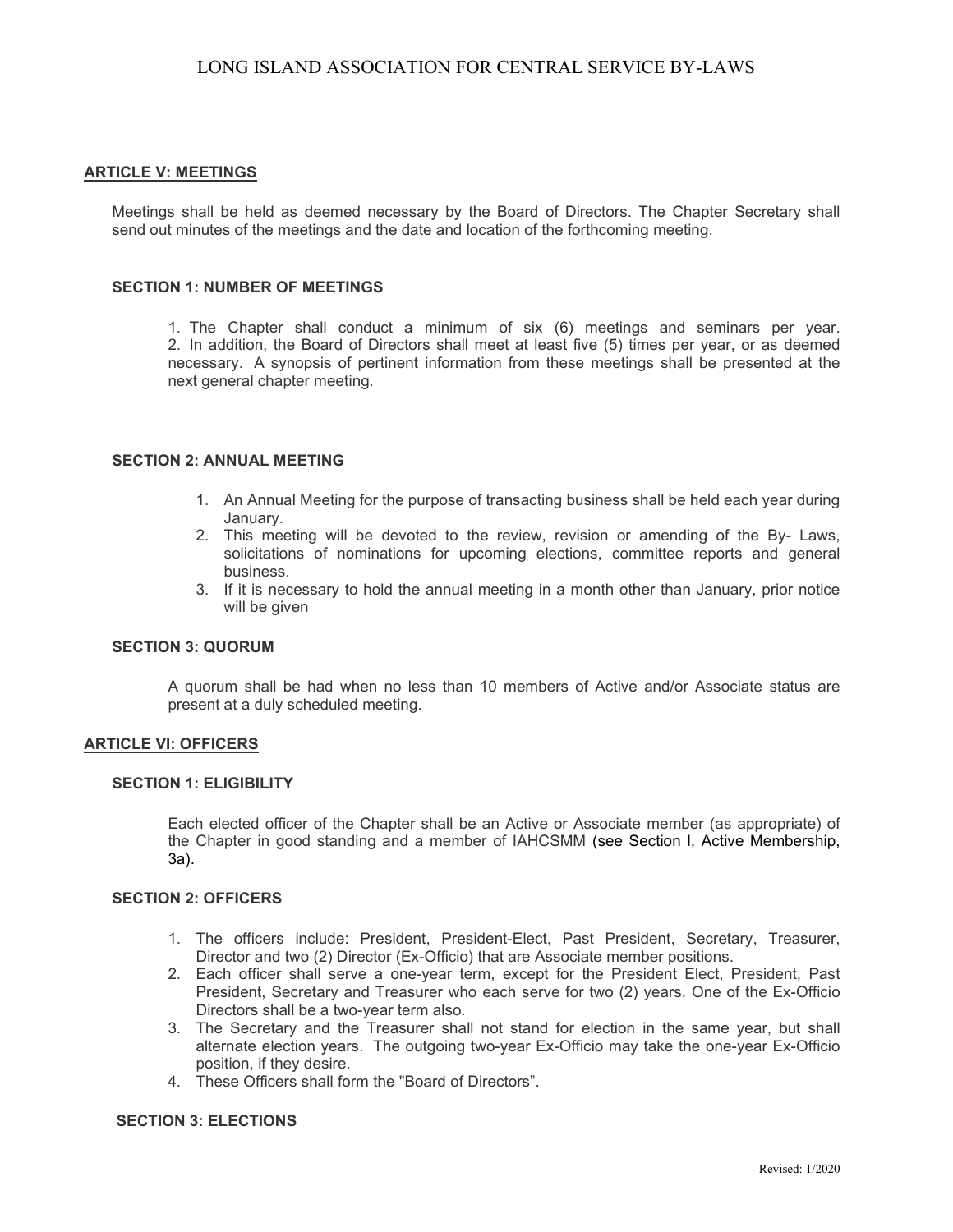- 1. The election for the officers will be conducted by mailed ballot.
- 2. The ballot listing the names and a brief resume of the candidates will be mailed to all voting members.
- 3. The ballot will be returned to the Secretary of the Chapter and will be considered valid only if postmarked on or before the date specified on the ballot.
- 4. Envelopes containing ballots will remain sealed and opened at the next scheduled business meeting.
- 5. Two Active members chosen by voice ballot will open and count the ballots.
- 6. The results of the election will then be announced.
- 7. There is a motion to destroy all of the ballots.
- 8. Induction of the newly elected Executive Board occurs at the April Business Meeting.

# **SECTION 4: DUTIES OF THE PRESIDENT**

- 1. The President shall preside at all meetings and activities sponsored by the Chapter.
- 2. The President shall use Robert's Rules of Order as a reference for conducting the meetings of the Chapter, unless such rules are in conflict with these by-laws.
- 3. The prime function of the President is to solicit and act upon the needs of the professional membership. As a facilitator, a major responsibility is to insure various committees are functioning effectively. To that end, changes and/or additions to the committees are to be made at the discretion of the President.
- 4. The President shall request the Chairperson of each committee to give a report at each scheduled meeting, which shall be recorded in the minutes of the meeting.
- 5. The President shall present the Annual Report of the Chapter's activities during the year at the IAHCSMM annual meeting. The Annual Report shall be kept in the permanent file of the Association and the Chapter.
- 6. The President's registration fee, hotel and transportation for the IAHCSMM's Annual Meeting are to be paid by the Chapter.
- 7. The President shall present a report of the IAHCSMM Annual Meeting to the Chapter membership at the next scheduled meeting.
- 8. The President shall fill vacancies by appointment subject to the approval of the membership.
- 9. The President shall serve as ex-officio on all committees.
- 10. The President shall have the right to appoint a member as a representative to the board of IAHCSMM.

# **SECTION 5: DUTIES OF THE PRESIDENT-ELECT**

In the absence of or because of the incapacity of the President, the President-Elect shall perform all the duties and assume all the responsibilities of the President, including attendance at the IAHCSMM Annual Meeting.

# **SECTION 6: DUTIES OF THE SECRETARY**

- 1. Record proceedings of the meetings and prepare minutes of the meetings. These minutes shall be sent to the Chapter membership.
- 2. Maintain membership records of Chapter members.

# **SECTION 7: DUTIES OF THE TREASURER**

- 1. Maintain financial records of the Chapter and pay all bills authorized by the Board of Directors.
- 2. Submit a financial report to the membership at the Chapter's annual meeting.
- 3. Present a brief written or verbal report to be incorporated into the minutes of each monthly meeting.

# **SECTION 8: DUTIES OF THE PAST PRESIDENT**

Serve as advisor to the Board of Directors and assist the President wherever needed.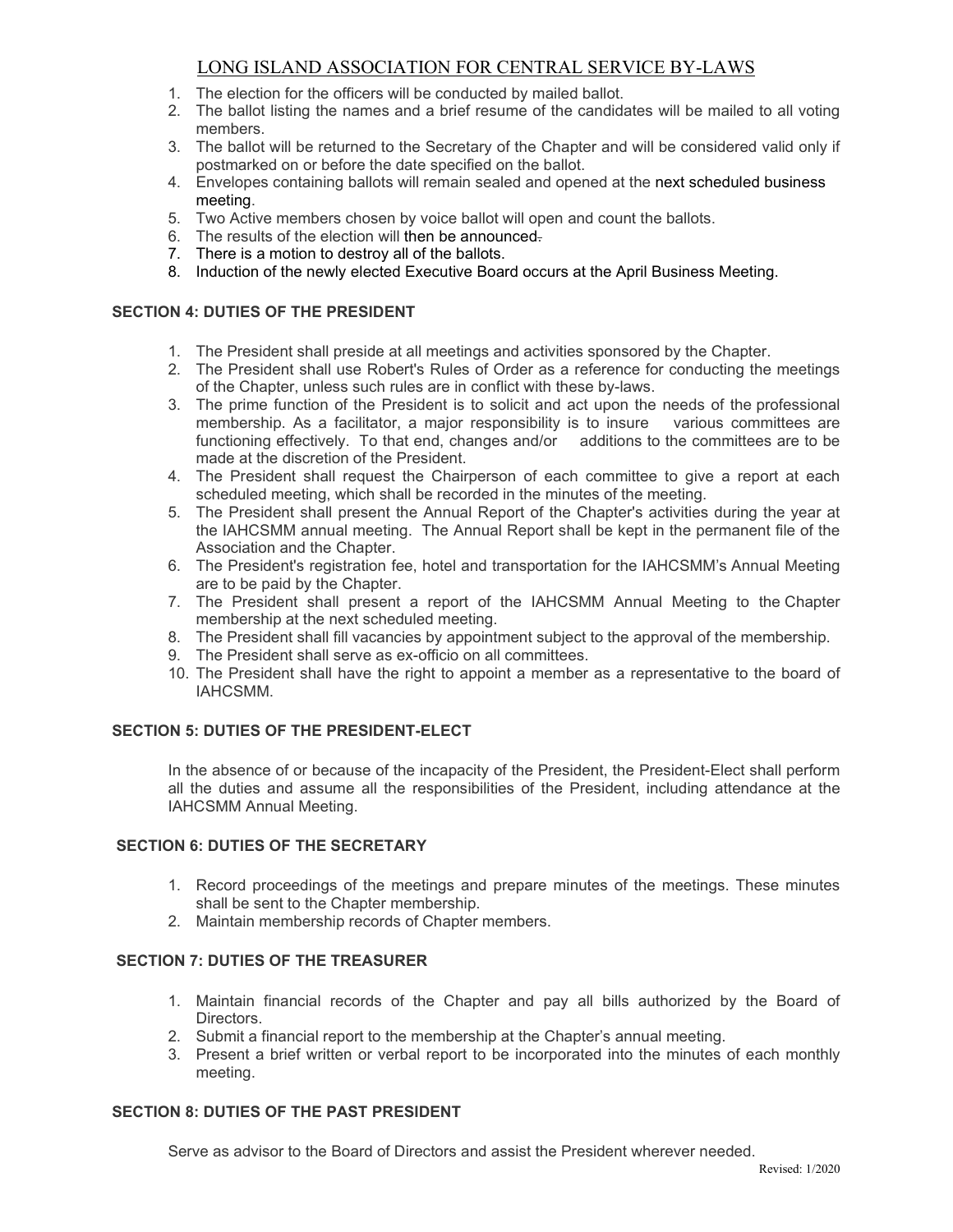# **SECTION 9: DUTIES OF THE DIRECTORS INCLUDING EX-OFFICIO**

Participate on the Board of Directors and assist Committee Chairs with special projects as assigned by the President.

## **SECTION 10: VACANCIES**

- 1. The President shall fill any vacancies by appointment. Those appointed shall serve in office until the next election.
- 2. In the event that the President is unable to complete his/her term of office, the President-Elect shall assume the duties of President until the next regular election.
- 3. In the event that the President-Elect position is vacated or there is not a nomination for the office, the President shall continue in office for a second term.

# **ARTICLE VII: COMMITTEES**

- 1. The nine (9) standing committees are: By-Laws, Education, Program, Membership, Projects, Nominating, Social, Newsletter and Golf.
- 2. The President will appoint a Chairperson for each of the above named committees.
- 3. The Chairperson will have the responsibility of attending all meetings.
- 4. A Chairperson missing more than two (2) consecutive meetings will be requested to relinquish responsibilities of the assigned committee unless just cause for absence is submitted to the President.
- 5. The Chairperson will appoint two members to assist him/her with committee activities.

# **SECTION 1: DUTIES OF THE BY-LAWS COMMITTEE**

Review, revise and amend Chapter By-laws on an annual basis and recommend changes to the membership.

# **SECTION 2: DUTIES OF THE EDUCATION COMMITTEE**

Provide for the continuing education of the members and plan, organize and present at least one major seminar or workshop annually.

## **SECTION 3: DUTIES OF THE PROGRAM COMMITTEE**

Schedule meetings and provide an educational program at these meetings. Schedule of upcoming meetings will be disseminated through meeting minutes and the Newsletter.

# **SECTION 4: DUTIES OF THE MEMBERSHIP COMMITTEE**

Promote Active and Associate membership in the Chapter. Formal meetings may not be necessary, but committee may conduct business by phone or email. All new and renewal membership information should be sent immediately to the Secretary of the Chapter.

#### **SECTION 5: DUTIES OF THE PROJECTS COMMITTEE**

Organize the development of special projects and keep a library of audiovisual aids, to be used by members to assist in in-servicing their staff.

#### **SECTION 6: DUTIES OF THE NOMINATING COMMITTEE**

Solicit nominations for the annual elections from the membership, including a written invitation for nominations sent to all members through the newsletter. The Nominating Committee will have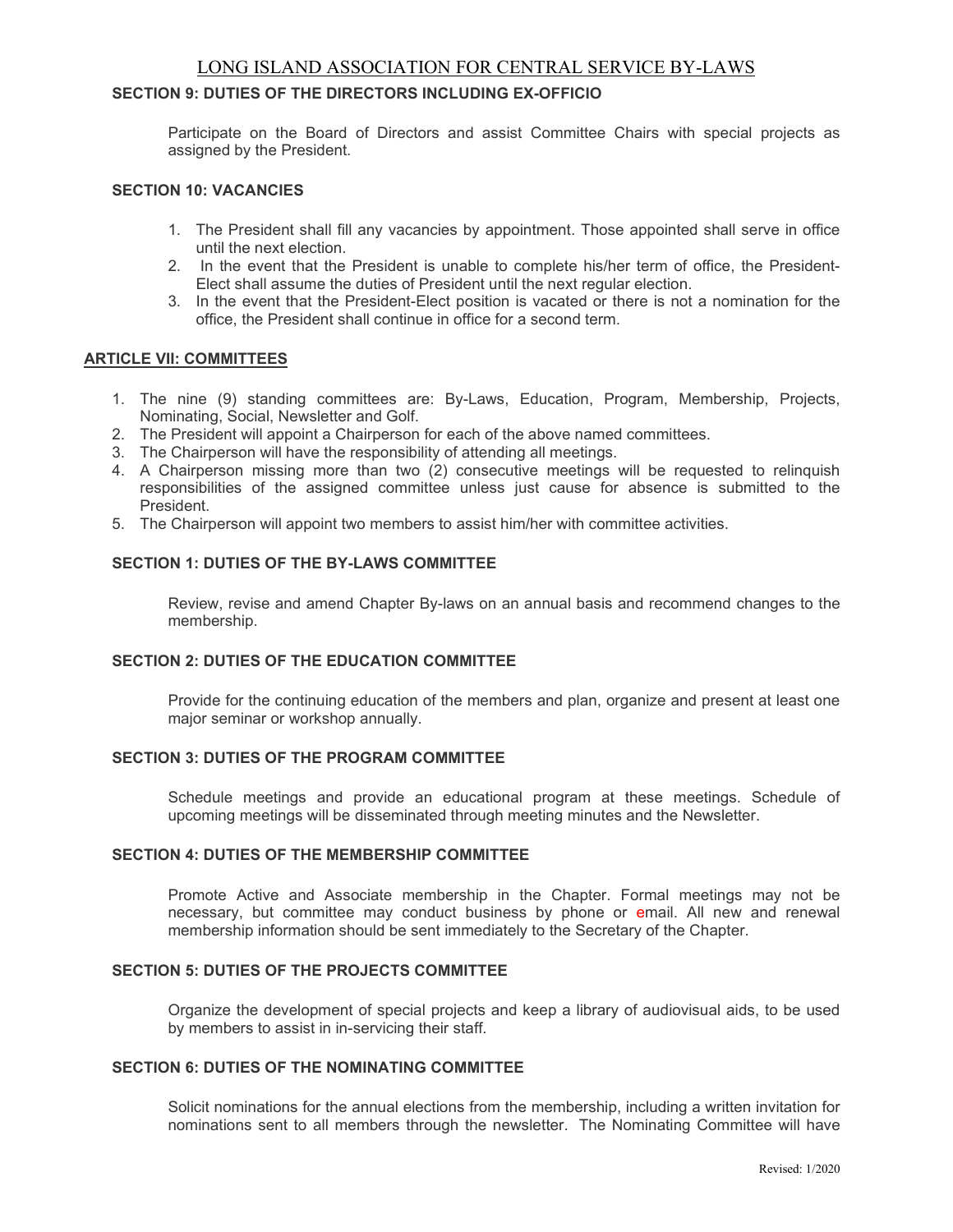the responsibility to determine whether potential candidates meet the requirements to hold office. All valid nominations will be presented to the Secretary and placed on the ballot.

## **SECTION 7: DUTIES OF THE SOCIAL COMMITTEE**

Organize social activities throughout the year for the membership.

# **SECTION 8: DUTIES OF THE NEWSLETTER COMMITTEE**

To create, publish and distribute the Chapter Newsletter on a quarterly basis and to solicit vendor sponsorship to help defray costs.

# **SECTION 9: DUTIES OF THE GOLF COMMITTEE**

To organize and promote the Chapter's Annual Golf Outing Fund Raiser to secure funding for educational projects.

## **SECTION 10: ALL OTHER COMMITTEES**

The President with the approval of the Board of Directors may appoint Ad hoc committees.

## **ARTICLE VIII: MEMBERSHIP DUES**

### **SECTION 1: DUES**

The Board of Directors will determine whether there will be a fee charged for membership or a free membership to be determined by the balance of the Chapter's treasury. All memberships should be renewed on an annual basis prior to March 1<sup>st</sup> of each year.

## **SECTION 2: DUES DELINQUENCY**

Members who have not renewed their memberships by March 1st of the following year shall have their membership terminated providing a proper notification of such delinquency has been sent to such member.

# **SECTION 3: RESIGNATION**

Any member may resign at any time, but a refund of membership dues shall not be granted.

## **SECTION 4: SUSPENSION AND REPULSION**

Any member whose conduct is detrimental to the best interests of the Chapter, or who willingly violates its By-Laws, rules and regulations, may be suspended or expelled by action of a vote of membership. In these instances, dues will not be refunded.